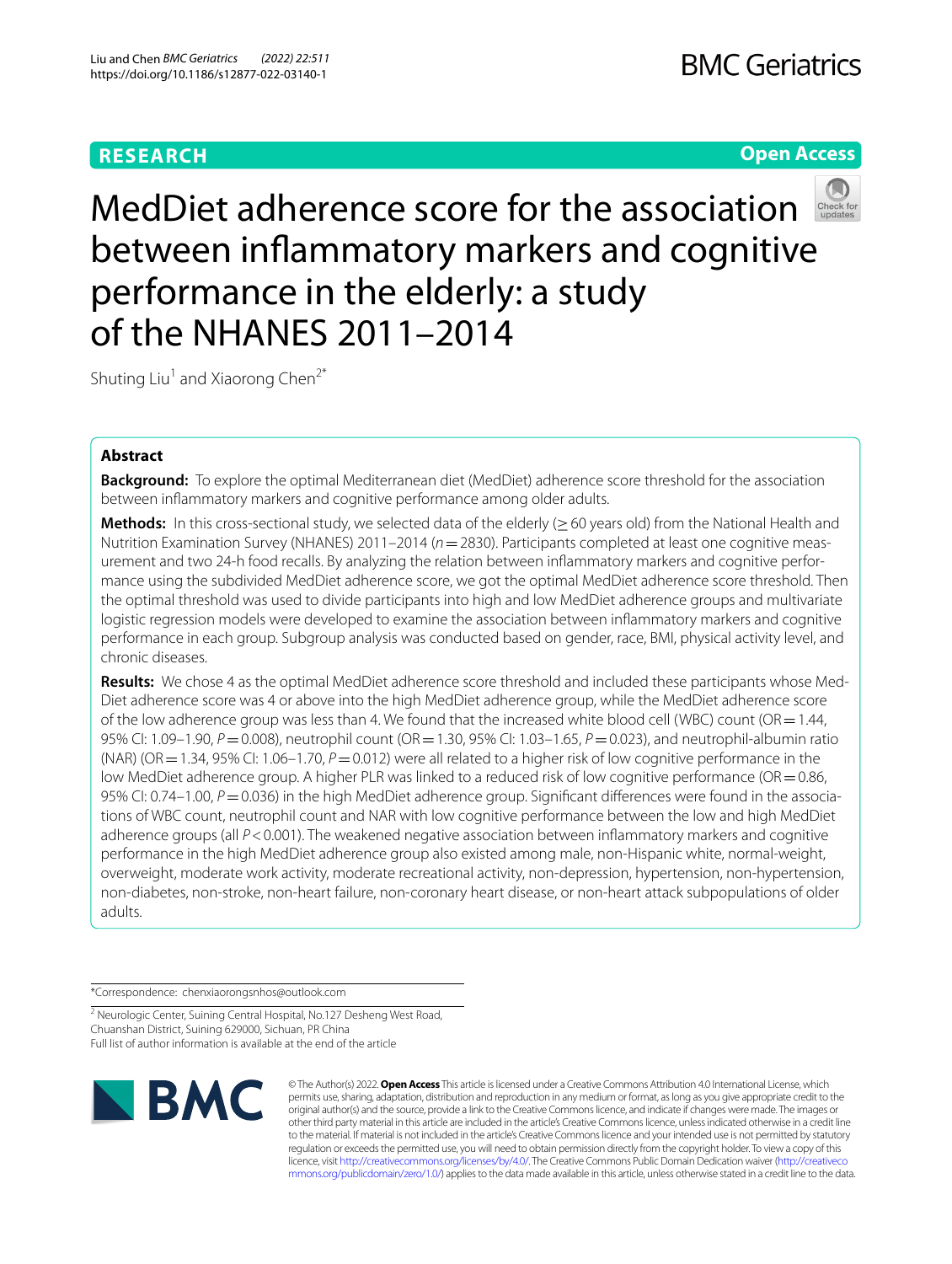**Conclusions:** The optimal threshold for the MedDiet adherence score was 4, and the negative association between infammation and cognitive performance could be weakened in older adults whose MedDiet adherence score was  $\geq$  4.

**Keywords:** Cognition, MedDiet adherence score, Infammation, Older adults, NHANES

### **Background**

As the aging population is steadily on the rise, the number of people beyond the age of 60 is estimated to reach 2.1 billion by 2050 [[1](#page-9-0)]. For individuals, aging leads to a decline in the functions of most organs and tissues, and brain aging may give rise to diferent degrees of behavioral dysfunction and cognitive decline [[2\]](#page-10-0), which would cause decreased quality of life [\[3](#page-10-1)]. Many studies in the aging feld have found that diet and nutrition are signifcant modifable factors that may be benefcial to slow down the rate of age-related declines in cognition [[4](#page-10-2), [5](#page-10-3)]. The Mediterranean diet (MedDiet) represents a traditional dietary pattern followed by the populations residing in Italy, Spain, Greece, and other countries bordering the Mediterranean basin [[6](#page-10-4)]. Infammation was identifed to be associated with cognitive decline in the elderly  $[7, 8]$  $[7, 8]$  $[7, 8]$  $[7, 8]$ . The MedDiet becomes a promising approach in the prevention of cognitive decline due to the direct and/or indirect impact of its anti-infammatory nutritional constituents on cognitive decline  $[9-11]$  $[9-11]$  $[9-11]$ .

Even though higher MedDiet adherence is good for protecting or maintaining cognitive health, lacking the minimum for reaching high MedDiet adherence puts a huge burden on researching into the relationship between MedDiet adherence and cognitive decline as well as further promoting the MedDiet. Owing to the lack of clear-cut criteria about high MedDiet adherence, people may eat excess food to realize cognitive health protection, making the MedDiet hard to promote in needy families and areas where enough foods about the MedDiet is difficult to obtain  $[12, 13]$  $[12, 13]$  $[12, 13]$  $[12, 13]$ . Moreover, the difficulty of changing older adults' eating habits which have been cultivated for a long time also contributes to the challenges of promoting the MedDiet. Thus, it is a valuable question that how to reach high Med-Diet adherence with less effort while protect or maintain cognitive health more efficiently. Most of recent observational studies only reported that high MedDiet adherence benefted the relief of cognitive decline [\[5](#page-10-3), [14–](#page-10-11)[16\]](#page-10-12), and few focuses on how to distinguish between high and low MedDiet adherence.

This cross-sectional study intended to explore the optimal MedDiet adherence score threshold in terms of the association between infammatory markers and cognitive performance among older adults, using data from the National Health and Nutrition Examination Survey (NHANES) 2011–2014.

## **Materials and methods**

### **Study population**

This cross-sectional study utilized data from the NHANES from 2011 to 2014. NHANES data and the variable codebook described are freely available at [https://](https://www.cdc.gov/nchs/nhanes/default.aspx) [www.cdc.gov/nchs/nhanes/default.aspx.](https://www.cdc.gov/nchs/nhanes/default.aspx) The NHANES used a multistage probability sampling design to produce a weighted, representative sample of the American population [[17\]](#page-10-13), and its data sets were collated by the United States National Center for Health Statistics [\[18](#page-10-14)]. The National Center for Health Statistics Research Ethics Review Board approved all NHANES protocols, and all participants gave informed consent. The elderly aged 60 years and above who underwent cognitive assessment were included in this study. Those without information on infammatory markers were excluded.

### **Dietary intake assessment**

Two 24-h food recalls were conducted by trained dietary interviewers. The first food recall interview was an in-person interview, and interviewers used a standard set of measuring guides to help the respondent report the volume and dimensions of the food items or beverage consumed the day before, from morning till evening. Upon completion of the frst interview, measuring tools and guides would be given to these participants. The second food recall interview was a telephone interview and was scheduled 3 to 10 days later. In this interview, tools and guides mentioned above would be used for reporting food amounts [[19](#page-10-15)]. All interview data of each participant were aggregated as average intake from the two days. Then these nutrient and individual food data were quantifed and combined into 37 food and beverage groupings called after the Food Patterns Equivalents Database (FPED), which was publicly available [\[20](#page-10-16), [21\]](#page-10-17).

### **MedDiet adherence assessment**

The total MedDiet score ranged from 0 to 18 points, and higher scores reflected greater MedDiet adherence. The method to calculate the MedDiet adherence score was referred to MedDiet Index [\[21\]](#page-10-17). Because alcohol, olive oil, fruits, and vegetables were difficult to know particular categories and quantities, these items are calculated with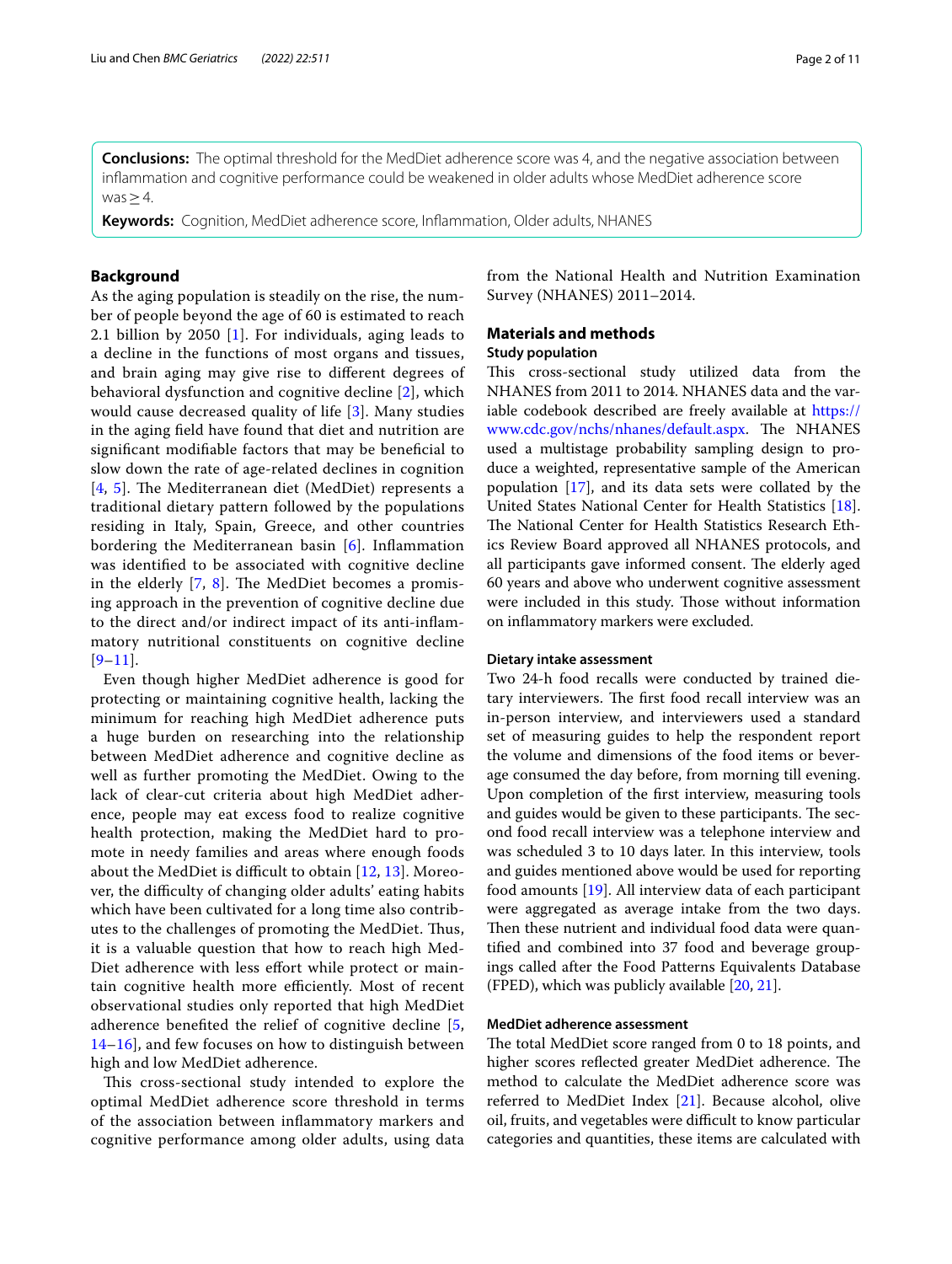slight modifcations (Table [1\)](#page-2-0). All other MedDiet compo-nent scores were calculated following Sofi et al. [[21\]](#page-10-17).

#### **Cognition assessment**

Three tests named the Consortium to Establish a Registry for Alzheimer's Disease (CERAD), the Animal Fluency Test (AFT), and the Digit Symbol Substitution Test (DSST) were applied to assess the cognitive functioning of the participants.

### **CERAD**

The CERAD test was made up of three consecutive learning trials as well as a delayed recall, which were used to evaluate immediate and delayed learning ability for new verbal information [[22\]](#page-10-18). In the learning trials, after participants learned 10 unrelated new words for a few minutes, they were required to recall these words immediately. The CERAD immediate learning score of each participant was presented as an average number of

<span id="page-2-0"></span>**Table 1** Adherence score of specifc MedDiet components

| <b>Variables</b>       | <b>Intake</b>  | <b>MedDiet</b><br>adherence<br>score |
|------------------------|----------------|--------------------------------------|
| Alcohol                | $>$ 24 g/day   | 0                                    |
|                        | $<$ 12 g/day   | 1                                    |
|                        | 12-24 g/day    | $\overline{2}$                       |
| Olive oil              | $<$ 14 g/day   | 0                                    |
|                        | 14-28 g/day    | 1                                    |
|                        | $>$ 28 g/day   | 2                                    |
| Fruit                  | <1 CE/day      | $\mathbf 0$                          |
|                        | 1-2 CEs/day    | 1                                    |
|                        | >2 CEs/day     | $\overline{2}$                       |
| Vegetables             | <0.5 CEs/day   | 0                                    |
|                        | $0.5-1$ CE/day | 1                                    |
|                        | >1 CE/day      | $\overline{2}$                       |
| Dairy products         | $>$ 270 g/day  | $\mathbf 0$                          |
|                        | 180-270 g/day  | 1                                    |
|                        | $<$ 180 g/day  | $\overline{2}$                       |
| Legumes                | <70 g/day      | $\mathbf 0$                          |
|                        | 70-140 g/day   | 1                                    |
|                        | $>140$ g/day   | $\overline{2}$                       |
| Fish                   | $<$ 100 g/day  | $\mathbf 0$                          |
|                        | 100-250 g/day  | 1                                    |
|                        | >250 g/day     | $\overline{2}$                       |
| Meat and meat products | $>120$ g/day   | 0                                    |
|                        | 80-120 g/day   | 1                                    |
|                        | $< 80$ g/day   | $\overline{2}$                       |
| Cereals                | <130 g/day     | $\mathbf 0$                          |
|                        | 130-195 g/day  | 1                                    |
|                        | $>$ 195 g/day  | $\overline{2}$                       |

*MedDiet* Mediterranean diet, *CE* Cup equivalent

the total right answers across the three trials. After AFT and DSST fnished, the delayed recall would be scored by asking participants to recall 10 words mentioned above again. The sum of the scores for the three immediate trials and the delayed recall trial was the total score of the CERAD.

### **AFT**

The AFT was commonly used to evaluate categorical verbal fuency that was a vital domain of executive function  $[22]$  $[22]$  $[22]$ . The AFT required participants, who had passed the practice test of naming three clothing items before, to answer with as many animal names as possible in one minute. The total score of the AFT was summarized as the number of correct answers.

### **DSST**

The DSST test is a performance module of the Wechsler Adult Intelligence Scale, which was used to assess processing speed, sustained attention, and working memory among the participants [\[22](#page-10-18), [23\]](#page-10-19). In the test, participants were given a key grid of numbers and corresponding symbols and a test section with numbers and empty boxes, and were asked to paint as many empty boxes (133 matching boxes in total) as possible with a symbol correctly pairing with each number. The score was the number of correct number-symbol matches achieved within two minutes.

#### **Calculation of age‑dependent cognitive Z‑scores**

In order to distinguish low cognitive performance from normal cognitive performance, we used the comprehensive score that consisted of the CERAD, AFT, and DSST scores. Because age was a major risk factor for cognitive decline, we calculated age-dependent z-scores for each participant. Individuals were stratifed by three age levels: 60–69, 70–79, 80 and above. Age-dependent z-scores for each cognitive test were centered and scaled to have a mean of 0 and a standard deviation of 1 within each age level. A global cognitive measure was calculated as the average of standardized scores from each individual cognitive test. Individual and global standardized cognitive  $scores < -1$  were characterized as "low cognitive performance" for their respective cognitive measure.

#### **Infammatory markers**

Data on white blood cell (WBC) count, neutrophil count, lymphocyte count, neutrophil–lymphocyte ratio (NLR, neutrophil count/lymphocyte count), platelet-lymphocyte ratio (PLR, platelet count/lymphocyte count), and neutrophil-albumin ratio (NAR, neutrophil count/albumin) were obtained as part of the NHANES medical examination. Measures and details can be found in the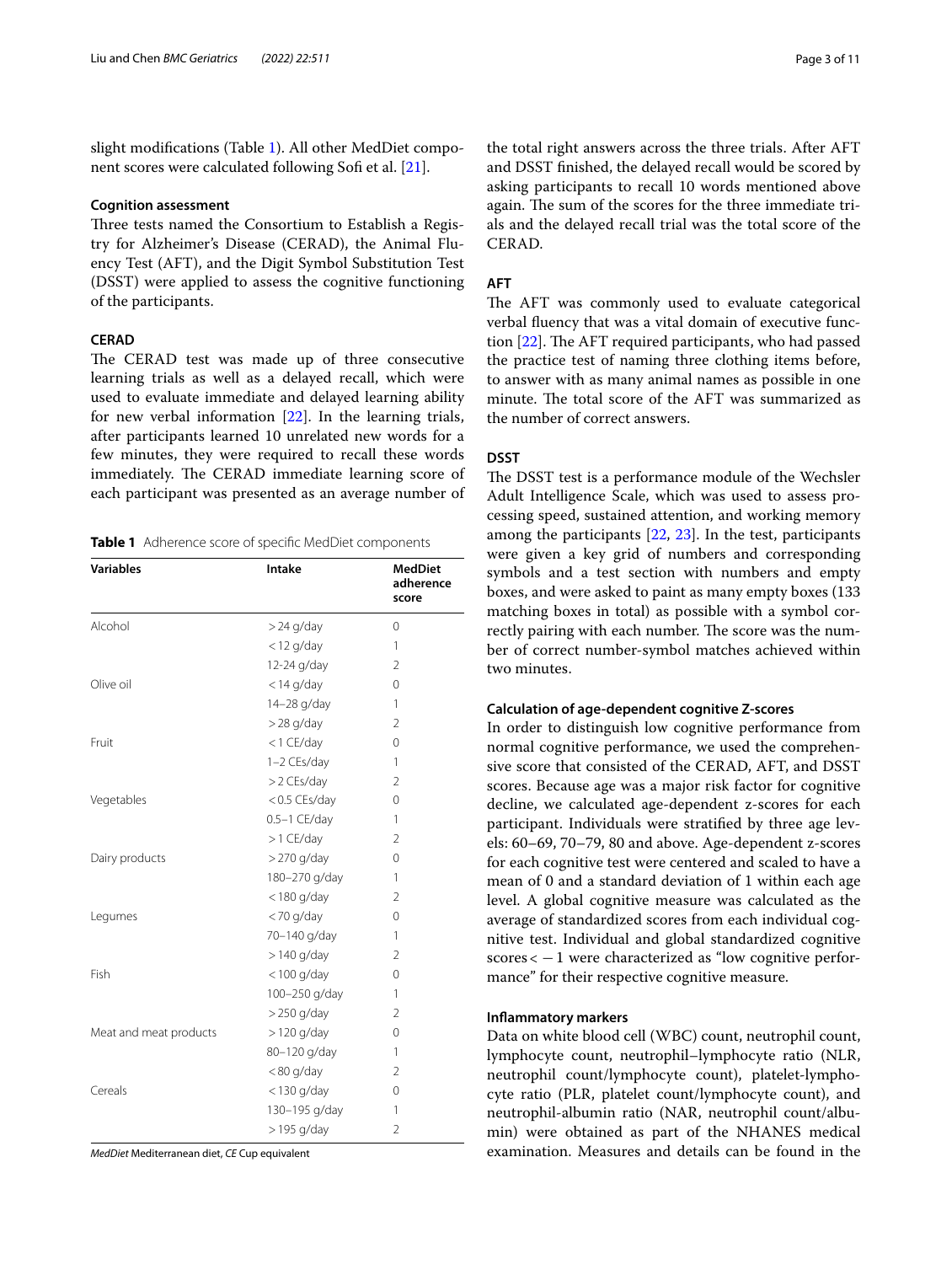NHANES Laboratory/Medical Technologists Procedures Manual [[24](#page-10-20)].

#### **Covariates**

Categorical variables in this analysis were gender, race/ Hispanic origin, marital status, education, annual family income, sleep disorders, smoking status, alcohol use, work activity, recreational activity, depression, hypertension, diabetes, stroke, heart failure, coronary heart disease, and heart attack. Continuous variables in this analysis were age, body mass index (BMI), sleep time. Specifcally, race/Hispanic origin was categorized as Mexican American, Non-Hispanic White, Non-Hispanic Black, and other races. Marital status was categorized as married, widowed/divorced, never married, and living with a partner. Education was categorized as less than high school, high school/general education development (GED), and college or above. Annual family income was categorized as <\$20,000 and  $\geq$  \$20,000. Sleep disorders were evaluated with the question "Ever told by the doctor have a sleep disorder?" (Yes/No). Smoking status was assessed by the question "Do you smoke cigarettes now?" (Yes/No). Alcohol use was evaluated by the question "In the past 12 months did you have at least 12 drinks of any kind of alcoholic beverage?" (Yes/No). Hypertension, diabetes, stroke, heart failure, coronary heart disease, and heart attack were assessed by the question "Have you ever been told by a doctor that you have…?" (Yes/ No). Vigorous work activity was assessed with the question "Does your work involve vigorous-intensity activity that causes large increases in breathing or heart rate like carrying or lifting heavy loads, digging, or construction work for at least 10 min continuously?" (Yes/No). Moderate work activity was evaluated by the question "Does your work involve moderate-intensity activity that causes small increases in breathing or heart rate such as brisk walking or carrying light loads for at least 10 min continuously?" (Yes/No). Depression was assessed by a nineitem depression screening instrument, the Patient Health Questionnaire, and depression was evaluated on the condition that the total score was equal or greater than 10. For subgroup analysis, BMI was converted into a categorical variable, with <  $18.5 \text{ kg/m}^2$  defined as underweight,  $18.5-24.9$  kg/m<sup>2</sup> defined as normal-weight,  $25.0-29.9$  kg/  $m<sup>2</sup>$  defined as overweight, and  $\geq$  30.0 kg/m<sup>2</sup> defined as obese.

#### **Statistical analysis**

For the weighted large sample, the measurement data described by mean (standard error) [Mean (SE)] were approximately normally distributed, and the independent-samples weighted t-test was used for the comparison between groups. Enumeration data were expressed as the

number of cases and the composition ratio [n (%)], and the comparison between groups was performed using the  $x^2$  test or Fisher's exact test. The multiple imputation method was adopted to handle with missing data in covariates.

First, we conducted univariate diference analysis to get potential covariates. Then three logistic regression models were established: Model 1 was a univariate model without adjustment; Model 2 and 3 included these covariates in the multivariate logistic regression analysis along with the MedDiet adherence score and infammatory markers to explore statistical associations of the MedDiet adherence score and infammatory markers with low cognitive performance. Model 2 was adjusted for age and gender, while Model 3 was adjusted for age, gender, BMI, race/Hispanic origin, marital status, education, annual family income, sleep disorders, alcohol intake, recreational activities, depression, hypertension, diabetes, stroke, and heart failure. Subsequently, we used the subdivided MedDiet adherence score to evaluate the relations between the infammatory markers and low cognitive performance to get the optimal Med-Diet adherence score threshold. Afterwards, the optimal threshold was used to divide participants into high and low MedDiet adherence groups and the three logistic regression models were developed to demonstrate the diference in the association of infammatory markers and low cognitive performance between the low and high MedDiet adherence groups, so as to assess whether the optimal threshold was appropriate based on whether the negative association of infammatory markers and low cognitive performance became weak in the high Med-Diet adherence population. Further, subgroup analysis was conducted to illustrate whether this diference in the association was consistent across diferent subpopulations, including diferent gender, race, BMI, physical activity level, and chronic disease (depression, hypertension, diabetes, stroke, heart failure, coronary heart disease, heart attack) populations.

All analyses were carried out using SAS 9.4 (SAS Institute, Cary, NC), and all data were weighted with WTMEC2YR, SDMVPSU and SDMVSTRA as weighting variables. All statistical tests were two-sided, and statistical signifcance was set at *P*<0.05.

### **Results**

### **Characteristics of the included participants**

A fowchart for participant selection is indicated in Fig. [1.](#page-4-0) People who (1) were younger than 60 years old  $(n=16,299)$ , (2) did not complete any cognitive measurement (*n*=556), (3) did not complete two 24-h food recalls  $(n=142)$ , and  $(4)$  had missing data of inflammatory markers (white blood cell count, neutrophil and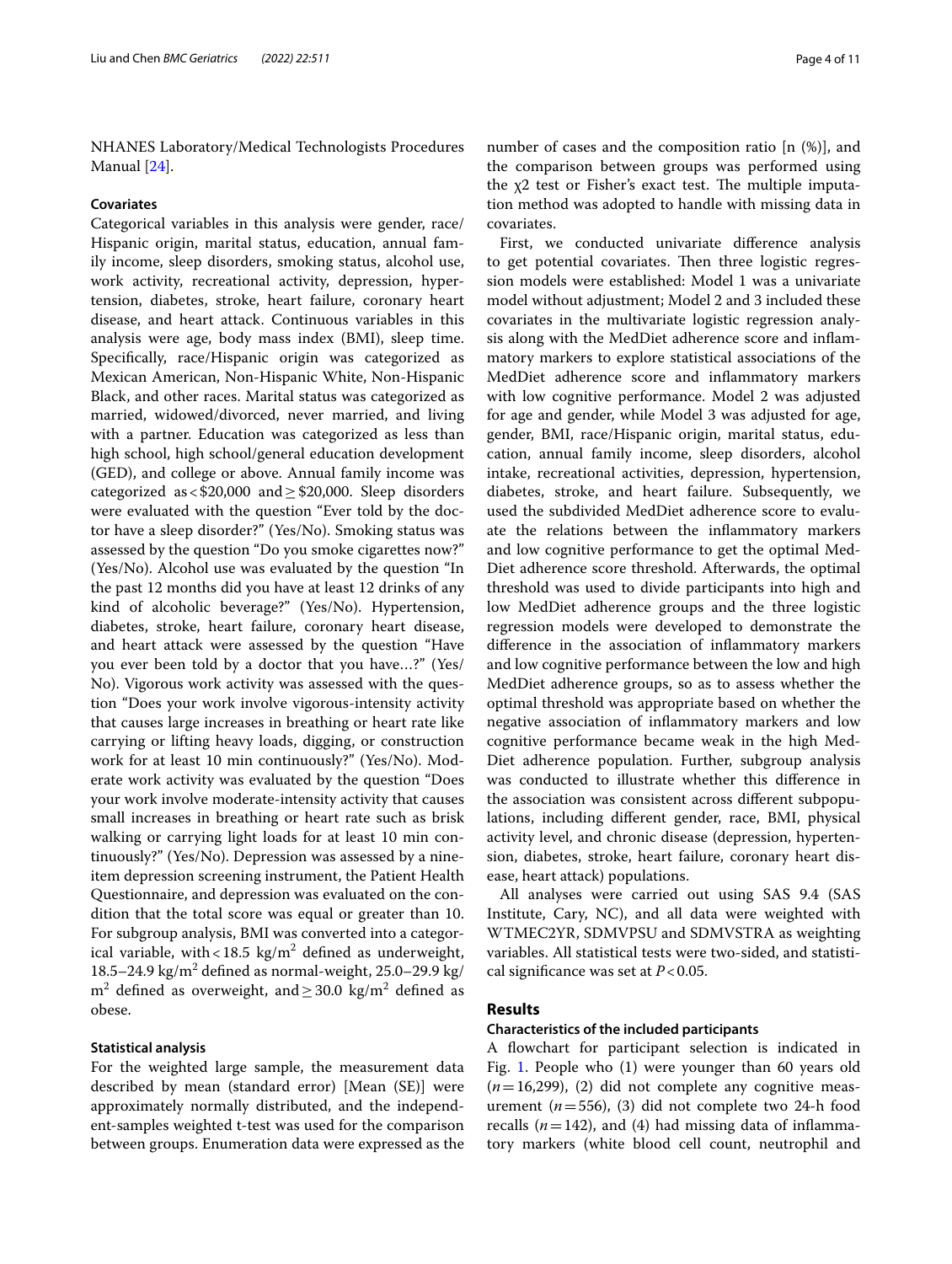

<span id="page-4-0"></span>lymphocyte counts)  $(n=104)$  were excluded. In the end, a total of 2830 participants were included in the study.

Table [2](#page-5-0) displays the basic demographic characteristics of the participants. The average age was 69.22 years, and 54.42% were females. The mean BMI was 29.06  $\text{kg/m}^2$ , and the majority (80.04%) of the participants were non-Hispanic whites. Most were married (62.28%), had college education or above (61.66%), and earned money not less than \$20,000 per year (82.66%). 27.27% were current alcohol drinkers. Of these subjects, 7.23% had depression, 58.83% had hypertension, 20.68% had diabetes, 6.51% had a stroke, and 6.70% had heart failure.

We also found that 2351 (83.07%) people had normal cognitive performance, and 479 (16.93%) people had low cognitive performance. In the low cognitive performance group, age  $(P<0.001)$ , the proportions of non-married status (*P*<0.001), below college education (*P*<0.001), alcohol intake (*P*<0.001), depression (*P*<0.001), hypertension (*P*<0.001), diabetes (*P*<0.001), stroke  $(P=0.003)$ , and heart failure  $(P<0.001)$ , and the inflammatory markers of WBC count  $(P=0.003)$ , lymphocyte count ( $P=0.003$ ), and NAR ( $P=0.003$ ) were all signifcantly higher than the group with normal cognitive performance. Additionally, the proportion of annual family income≥\$ 20,000 (*P*<0.001) and the MedDiet score  $(P=0.003)$  were significantly lower for people with low cognitive performance versus those of normal cognitive

performance. The two groups exhibited significant differences in race  $(P<0.001)$ , work activity  $(P<0.001)$ , and recreational activity  $(P<0.001)$  (Table [2\)](#page-5-0).

## **Association of the MedDiet adherence score**

**and infammatory markers with low cognitive performance** As presented in Table [3,](#page-6-0) Model 1 showed that the higher MedDiet adherence score correlated with the lower risk of low cognitive performance [odds ratio  $(OR) = 0.92$ , 95% confdence interval (CI): 0.87–0.97, *P*=0.002). Conversely, increases in WBC count  $(OR=1.17, 95\% \text{ CI:})$ 1.07–1.29, *P*<0.001), neutrophil count (OR=1.15, 95% CI: 1.01–1.30,  $P = 0.025$ ) and NAR (OR=1.21, 95% CI: 1.08–1.36, *P*<0.001) were associated with the greater risk of low cognitive performance. The relations of low cognitive performance to the MedDiet adherence score, WBC count and NAR were unaltered in all models (all *P*<0.05). The association between neutrophil count and low cognitive performance became non-signifcant in Model 2 (*P*=0.073) and Model 3 (*P*=0.070).

### **Optimal MedDiet adherence score threshold**

By analyzing the associations of infammatory markers with low cognitive performance at each MedDiet adherence score level, the results demonstrated that when the MedDiet adherence score raised to 4, normalized OR values for WBC count, lymphocyte count, neutrophil count,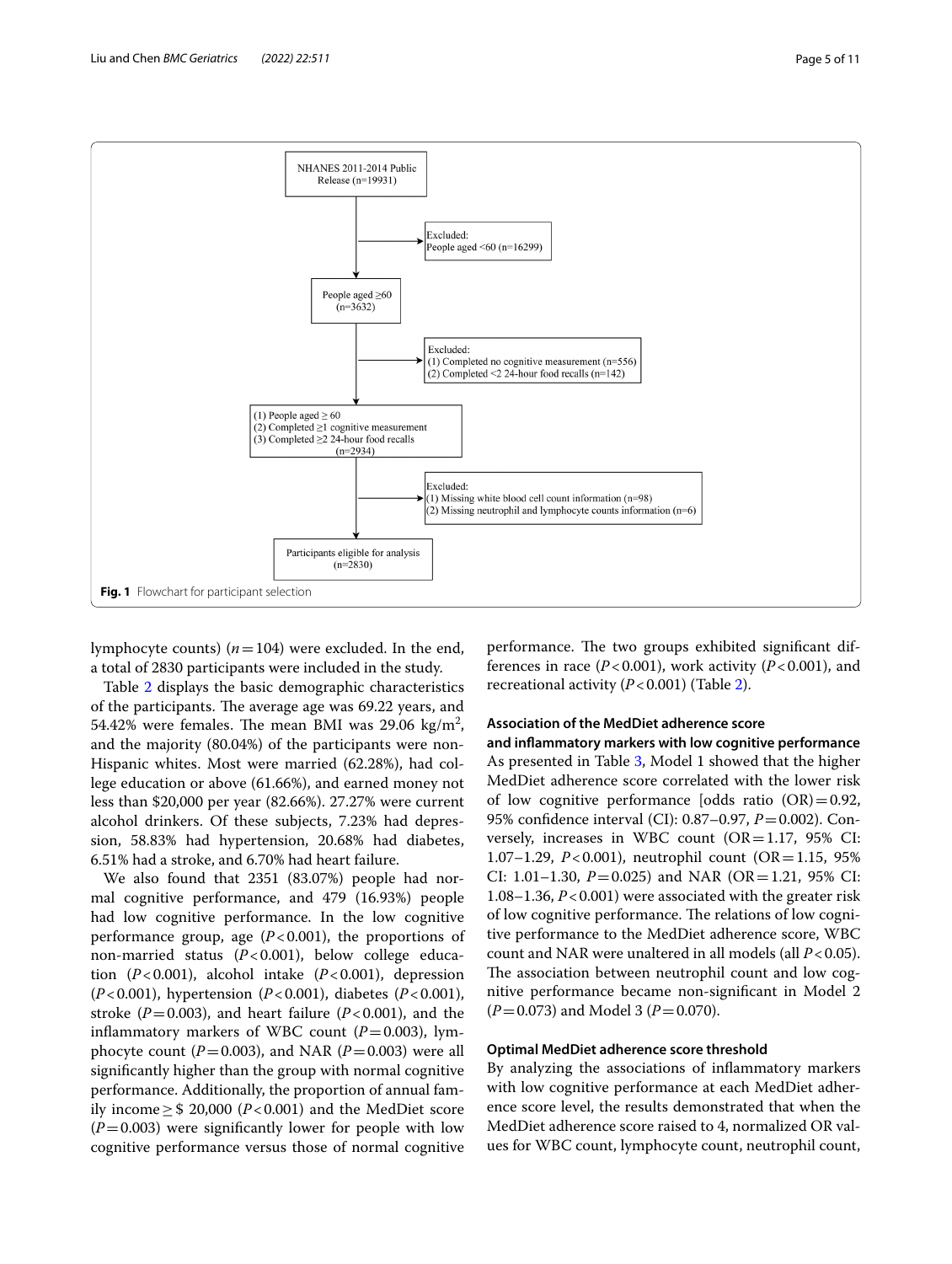### **Variables Total**  $(n=2830)$ **Normal cognitive performance group**  $(n=2351)$ **Low cognitive performance groupa**  $(n=479)$ *P* Age, Mean (SE) 69.22 (0.19) 69.04 (0.20) 71.07 (0.47) < 0.001 Gender, n (%) 0.772 Male 1380 (45.58) 1380 (45.58) 1123 (45.67) 1123 (45.67) 257 (44.61) Female 1450 (54.42) 1228 (54.33) 222 (55.39) BMI, Mean (SE) 29.06 (0.24) 29.02 (0.25) 29.46 (0.46) 0.371 Race/Hispanic origin, n (%) < 0.001 Mexican American 249 (3.36) 175 (2.58) 74 (11.67) Non-Hispanic white 1377 (80.04) 1282 (83.52) 95 (43.08) Non-Hispanic black 645 (7.97) 472 (6.42) 173 (24.42) Other 3. 137 (20.83) 559 (8.63) 422 (7.48) 422 (7.48) 559 (8.63) Marital status, n (%) <0.001 Married 1569 (62.28) 1353 (64.11) 216 (42.88) Widowed/divorced 1025 (30.71) 807 (29.17) 218 (47.09) Never married 161 (4.35) 161 (4.35) 130 (4.04) 130 (4.04) Living with a partner 11 (2.48) 14 (2.48) 14 (2.48) 14 (2.48) Education, n (%) <0.001 Less than high school 715 (15.89) 408 (12.21) 307 (54.93) High school/GED 672 (22.45) 575 (22.27) 97 (24.35) College or above 1443 (61.66) 1368 (65.52) 1368 (65.52) 75 (20.72) Annual family income, n (%)  $\leq 0.001$  <\$20,000 755 (17.34) 530 (14.89) 225 (43.36)  $\geq$  \$20,000 2075 (82.66) 1821 (85.11) 254 (56.64) Sleep disorders, n (%) 337 (11.86) 337 (11.86) 337 (11.86) 337 (11.84) 53 (10.96) 53 (10.96) Sleep time, Mean (SE)  $7.17 (0.02)$   $7.17 (0.03)$   $7.17 (0.03)$   $7.10 (0.09)$   $0.493$ Smoking status, n (%) 1437 (50.34) 1180 (50.25) 1180 (50.25) 257 (51.24) 257 (51.24) 0.787 Alcohol intake, n (%) 698 (27.27) 898 (27.27) 718 (25.86) 180 (42.24) 180 (42.24) 400 181 (42.24)  $\text{Work activity, } \mathsf{n} \left( \theta_0 \right) \leq 0.001$ Vigorous 302 (12.72) 263 (13.35) 39 (6.01) Moderate 553 (21.81) 55 (21.81) 498 (22.80) 55 (11.31) Other 1975 (65.48) 1975 (65.48) 1590 (63.85) 385 (82.68)  $Recretional activity, n (96) < 0.001$ Vigorous 258 (11.16) 246 (12.06) 12 (1.67) Moderate 115 (20.95) 917 (33.69) 802 (34.89) 802 (34.89) 802 (34.89) Other 1655 (55.15) 1655 (55.15) 1303 (53.06) 1303 (53.06) 352 (77.38) Depression, n (%) 258 (7.23) 258 (7.23) 175 (6.19) 258 (7.23 (7.23) 30 (8.19) 258 (7.23) Hypertension, n (%) 1766 (58.83) 1766 (58.83) 1430 (57.38) 336 (74.18) 336 (74.18) 40001 Diabetes, n (%) 705 (20.68) 705 (20.68) 530 (19.16) 530 (19.16) 530 (19.16) 530 (19.16) 530 (19.16) 530 (19.16) Stroke, n (%) 199 (6.51) 199 (6.51) 143 (5.95) 56 (12.52) 56 (12.52) 56 (12.52) 115 (12.52) Heart failure, n (%)  $201 (6.70)$   $201 (6.70)$   $142 (5.76)$   $59 (16.70)$   $50 (16.70)$   $50 (16.70)$ Coronary heart disease, n (%) 264 (9.62) 222 (9.56) 42 (10.20) 0.735 Heart attack, n (%) 242 (8.56) 199 (8.40) 43 (10.29) 0.298 MedDiet Score, Mean (SE) 60.003 (0.10) 4.64 (0.10) 4.64 (0.10) 4.64 (0.10) 4.64 (0.10 WBC count, Mean (SE) 6.96 (0.07) 6.96 (0.07) 6.93 (0.06) 6.93 (0.06) 7.34 (0.18) 0.012 Lymphocyte count, Mean (SE) 1.91 (0.03) 1.90 (0.03) 2.05 (0.08) 0.043 Neutrophil count, Mean (SE)  $4.22(0.04)$   $4.20(0.04)$   $4.20(0.04)$   $4.44(0.12)$   $0.052$ NLR, Mean (SE) 2.51 (0.04) 2.50 (0.04) 2.55 (0.10) 0.653 PLR, Mean (SE) 131.25 (1.90) 131.25 (1.95) 131.72 (1.95) 131.72 (1.95) 126.28 (3.70) 126.28 (3.70) 2.144 NAR, Mean (SE) 1.01 (0.01) 1.01 (0.01) 1.00 (0.01) 1.00 (0.01) 1.09 (0.03) 1.09 (0.03) 0.007

### <span id="page-5-0"></span>**Table 2** Baseline characteristics of the normal and low cognitive performance groups

*BMI* Body mass index, *GED* general education development, *WBC* White blood cell, *MedDiet* Mediterranean diet, *NLR* Neutrophil–lymphocyte ratio, *PLR* Platelet-lymphocyte ratio, *NAR* Neutrophil-albumin ratio

<sup>a</sup> Values were baseline values except when otherwise specified. Individual and global standardized age-dependent cognitive z-scores<  $-$  1 were characterized as "low

cognitive performance" for their respective cognitive measure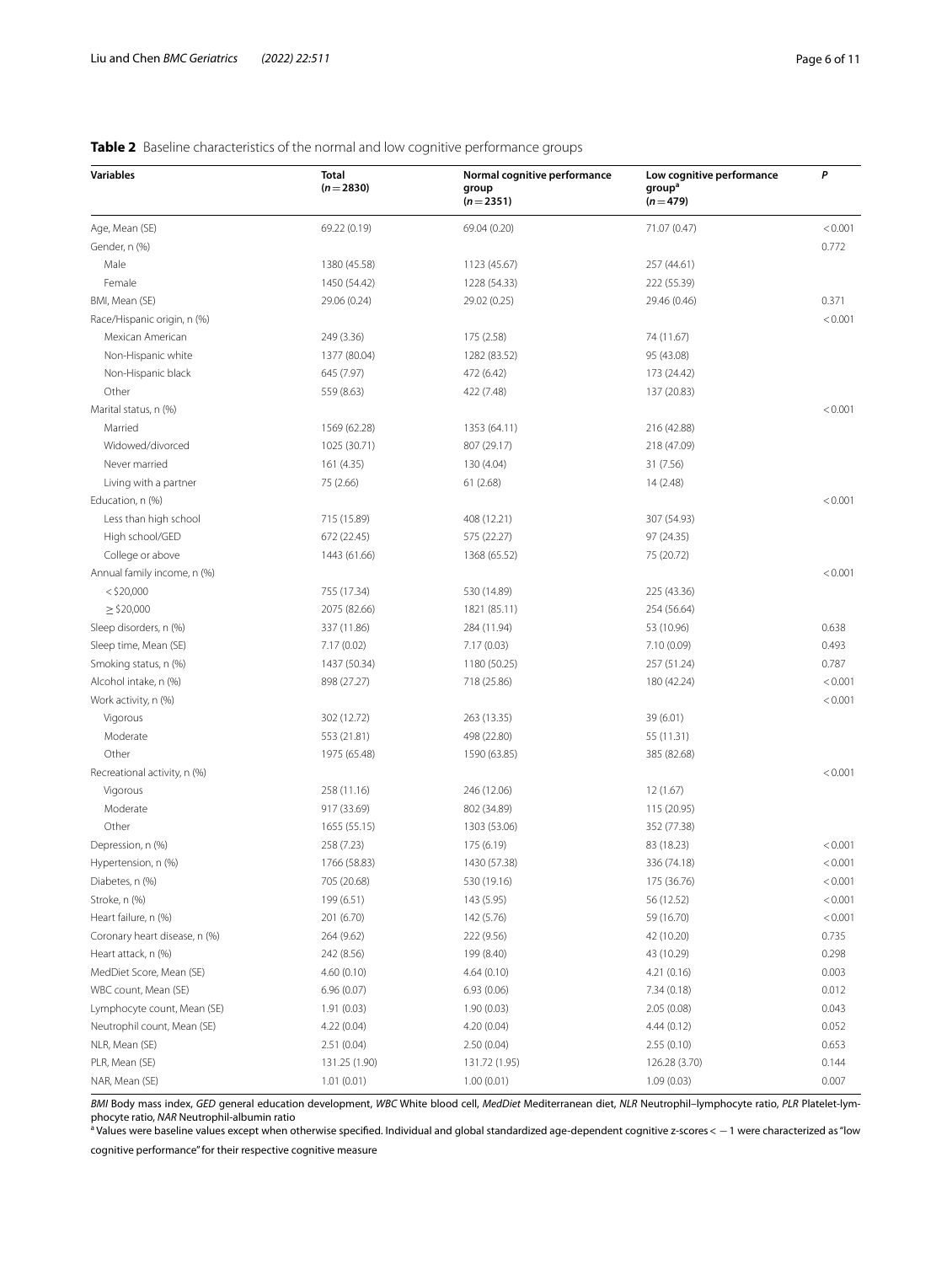| <b>Variables</b>        | Model 1             |         | Model 2             |       | Model 3                |         |
|-------------------------|---------------------|---------|---------------------|-------|------------------------|---------|
|                         | OR (95% CI)         | P       | OR (95% CI)         | P     | OR (95% CI)            | P       |
| MedDiet adherence score | $0.92(0.87 - 0.97)$ | 0.002   | $0.92(0.87 - 0.97)$ | 0.002 | $0.891(0.831 - 0.955)$ | < 0.001 |
| Inflammatory marker     |                     |         |                     |       |                        |         |
| WBC count               | $1.17(1.07 - 1.29)$ | < 0.001 | 1.15 (1.05-1.27)    | 0.002 | $1.16(1.02 - 1.33)$    | 0.017   |
| Lymphocyte count        | $1.10(0.99 - 1.23)$ | 0.071   | $1.11(0.96 - 1.27)$ | 0.150 | $1.07(0.97 - 1.17)$    | 0.111   |
| Neutrophil count        | $1.15(1.01 - 1.30)$ | 0.025   | 1.12 (0.99-1.27)    | 0.073 | $1.18(0.98 - 1.43)$    | 0.070   |
| <b>NLR</b>              | $1.03(0.91 - 1.17)$ | 0.632   | $0.98(0.85 - 1.13)$ | 0.761 | $1.03(0.89 - 1.18)$    | 0.687   |
| <b>PLR</b>              | $0.90(0.76 - 1.06)$ | 0.179   | $0.89(0.75 - 1.04)$ | 0.129 | $0.95(0.82 - 1.10)$    | 0.496   |
| <b>NAR</b>              | $1.21(1.08 - 1.36)$ | < 0.001 | 1.18 (1.05–1.32)    | 0.004 | $1.22(1.02 - 1.45)$    | 0.020   |

<span id="page-6-0"></span>**Table 3** Association of the MedDiet adherence score and inflammatory markers with low cognitive performance

*MedDiet* Mediterranean diet, *WBC* White blood cell, *NLR* Neutrophil–lymphocyte ratio, *PLR* platelet-lymphocyte ratio, *NAR* Neutrophil-albumin ratio, *OR* Odds ratio, *CI* confdence interval

Model 1, not adjusted for covariates

Model 2, adjusted for age and gender

Model 3, adjusted for age, gender, BMI, race/Hispanic origin, marital status, education, annual family income, sleep disorders, alcohol intake, recreational activities, depression, hypertension, diabetes, stroke, and heart failure

NLR, and NAR dropped signifcantly and approached 1 for the frst time, so we chose 4 as the optimal MedDiet adherence score threshold. Then individuals with the MedDiet adherence score<4 were classifed into the low MedDiet adherence group, and those with the MedDiet adherence score $\geq$ 4 were classified into the high Med-Diet adherence group (Fig. [2\)](#page-7-0).

## **Association of infammatory markers with low cognitive performance in the high and low MedDiet adherence groups**

As shown in Table [4](#page-7-1), in the low MedDiet adherence group, higher WBC count  $(OR=1.44, 95\% \text{ CI: } 1.09-$ 1.90, *P*=0.008), neutrophil count (OR=1.30, 95% CI: 1.03–1.65, *P*=0.023), and NAR (OR=1.34, 95% CI: 1.06–1.70,  $P = 0.012$ ) all correlated with a higher risk of low cognitive performance according to Model 3. In the high MedDiet adherence group, Model 3 illustrated that an elevation in PLR was linked to a reduced risk of low cognitive performance  $(OR = 0.86, 95\% \text{ CI: } 0.74-1.00,$ *P*=0.036) (Table [4\)](#page-7-1).

In addition, when each corresponding infammatory marker increased equally, the risk of low cognitive performance in individuals with low MedDiet adherence was higher than that in those with high MedDiet adherence (Fig. [3](#page-8-0)). Based on the above fndings from Table [4](#page-7-1) and the signifcant diferences found in the associations of WBC count, neutrophil count and NAR with low cognitive performance between the low and high MedDiet adherence groups (all *P*<0.001) from Table [5,](#page-8-1) the negative association between infammatory markers and cognitive performance was signifcantly weakened in older adults whose MedDiet adherence score $\geq$ 4. Further,

subgroup analysis showed that this weakened negative association when the MedDiet adherence score≥4 also existed among male, non-Hispanic white, normal-weight, overweight, moderate work activity, moderate recreational activity, non-depression, hypertension, non-hypertension, non-diabetes, non-stroke, non-heart failure, non-coronary heart disease, or non-heart attack subpopulations of older adults (Supplementary Tables [1,](#page-9-1) [2](#page-9-2), [3](#page-9-3), [4](#page-9-4), [5,](#page-9-5) [6](#page-9-6), [7,](#page-9-7) [8](#page-9-8), [9](#page-9-9), [10,](#page-9-10) [11](#page-9-11) and [12\)](#page-9-12).

### **Discussion**

The current study was the first to explore the optimal MedDiet adherence score threshold for the association between infammatory markers and cognitive performance and used it to divide individuals into high and low MedDiet adherence populations. It was identifed that 4 was the optimal threshold, and the association of infammatory markers and low cognitive performance became weak in the high MedDiet adherence population (the adherence score  $\geq$  4). On the contrary, the association between them became strong in the low MedDiet adherence population (the adherence score<4).

By using the optimal MedDiet adherence score threshold, we distinguished the high MedDiet adherence population from the low MedDiet adherence population and inferred that higher MedDiet adherence may beneft the cognitive performance of older adults by altering the association of infammation markers with cognitive performance. This inference cohered with the views of many existing studies  $[25-37]$  $[25-37]$  $[25-37]$ . In addition, the finding that higher MedDiet adherence is associated with better cognitive function can not only be applied to the United States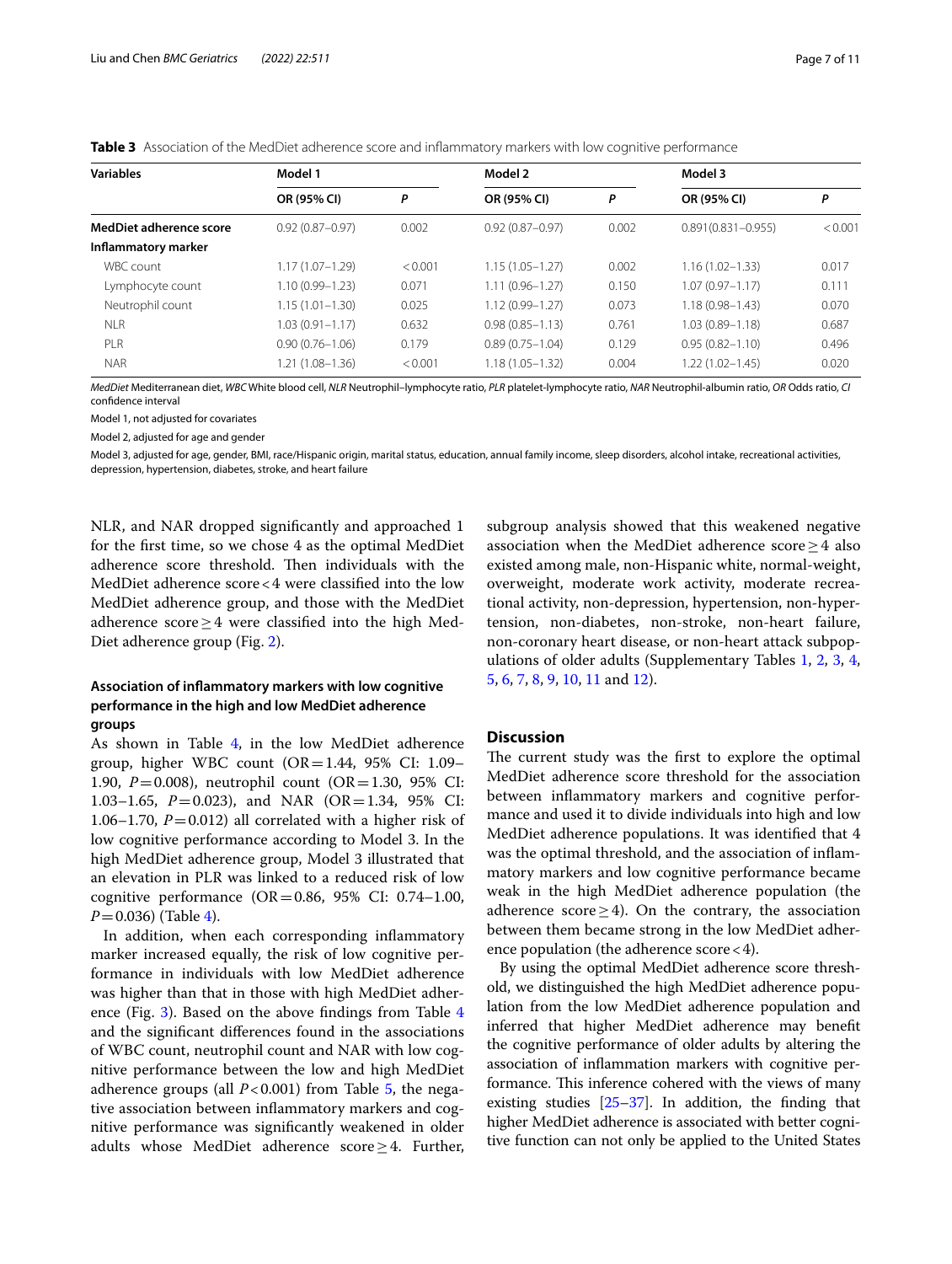

<span id="page-7-1"></span><span id="page-7-0"></span>**Table 4** Association between infammatory markers and low cognitive performance in the high and low MedDiet adherence groups

| <b>Variables</b>                         | Model 1             |       | Model 2             |       | Model 3             |       |
|------------------------------------------|---------------------|-------|---------------------|-------|---------------------|-------|
|                                          | OR (95% CI)         | P     | OR (95% CI)         | P     | OR (95% CI)         | P     |
| Low MedDiet adherence group <sup>a</sup> |                     |       |                     |       |                     |       |
| WBC count                                | $1.47(1.11 - 1.95)$ | 0.005 | $1.46(1.11 - 1.92)$ | 0.005 | 1.44 (1.09-1.90)    | 0.008 |
| Lymphocyte count                         | $1.37(0.90 - 2.11)$ | 0.132 | $1.48(0.97 - 2.27)$ | 0.059 | $1.45(0.92 - 2.29)$ | 0.093 |
| Neutrophil count                         | $1.32(1.04 - 1.67)$ | 0.016 | $1.30(1.03 - 1.64)$ | 0.020 | $1.30(1.03 - 1.65)$ | 0.023 |
| <b>NLR</b>                               | 1.21 (0.99-1.48)    | 0.050 | $1.17(0.97 - 1.43)$ | 0.096 | $1.16(0.93 - 1.43)$ | 0.166 |
| PLR                                      | $0.92(0.75 - 1.13)$ | 0.382 | $0.92(0.75 - 1.13)$ | 0.402 | $0.91(0.73 - 1.13)$ | 0.372 |
| <b>NAR</b>                               | 1.36 (1.08-1.73)    | 0.007 | $1.35(1.07 - 1.69)$ | 0.008 | $1.34(1.06 - 1.70)$ | 0.012 |
| High MedDiet adherence group             |                     |       |                     |       |                     |       |
| WBC count                                | $1.15(0.98 - 1.35)$ | 0.087 | $1.13(0.96 - 1.32)$ | 0.119 | $1.08(0.93 - 1.25)$ | 0.292 |
| Lymphocyte count                         | $1.08(0.82 - 1.44)$ | 0.568 | $1.17(0.74 - 1.85)$ | 0.485 | $1.17(0.74 - 1.86)$ | 0.485 |
| Neutrophil count                         | $1.12(1.00 - 1.26)$ | 0.044 | $1.09(0.97 - 1.22)$ | 0.132 | $1.05(0.93 - 1.19)$ | 0.411 |
| <b>NLR</b>                               | $1.05(0.97 - 1.14)$ | 0.215 | $0.97(0.91 - 1.10)$ | 0.940 | $0.97(0.88 - 1.07)$ | 0.533 |
| PLR                                      | $0.87(0.75 - 1.01)$ | 0.051 | $0.86(0.74 - 1.00)$ | 0.042 | $0.86(0.74 - 1.00)$ | 0.036 |
| <b>NAR</b>                               | $1.16(1.03 - 1.30)$ | 0.009 | $1.13(1.01 - 1.27)$ | 0.033 | $1.08(0.97 - 1.22)$ | 0.159 |

*MedDiet* Mediterranean diet, *WBC* White blood cell, *NLR* Neutrophil–lymphocyte ratio, *PLR* Platelet-lymphocyte ratio, *NAR* Neutrophil-albumin ratio, *OR* Odds ratio, *CI* Confdence interval

a Individuals with the adherence score<4 were classifed into the low MedDiet adherence group, and individuals with the MedDiet adherence score≥4 were classifed into the high MedDiet adherence group

Model 1, not adjusted for covariates

Model 2, adjusted for age and gender

Model 3, adjusted for age, gender, BMI, race/Hispanic origin, marital status, education, annual family income, sleep disorders, alcohol intake, recreational activities, depression, hypertension, diabetes, stroke, and heart failure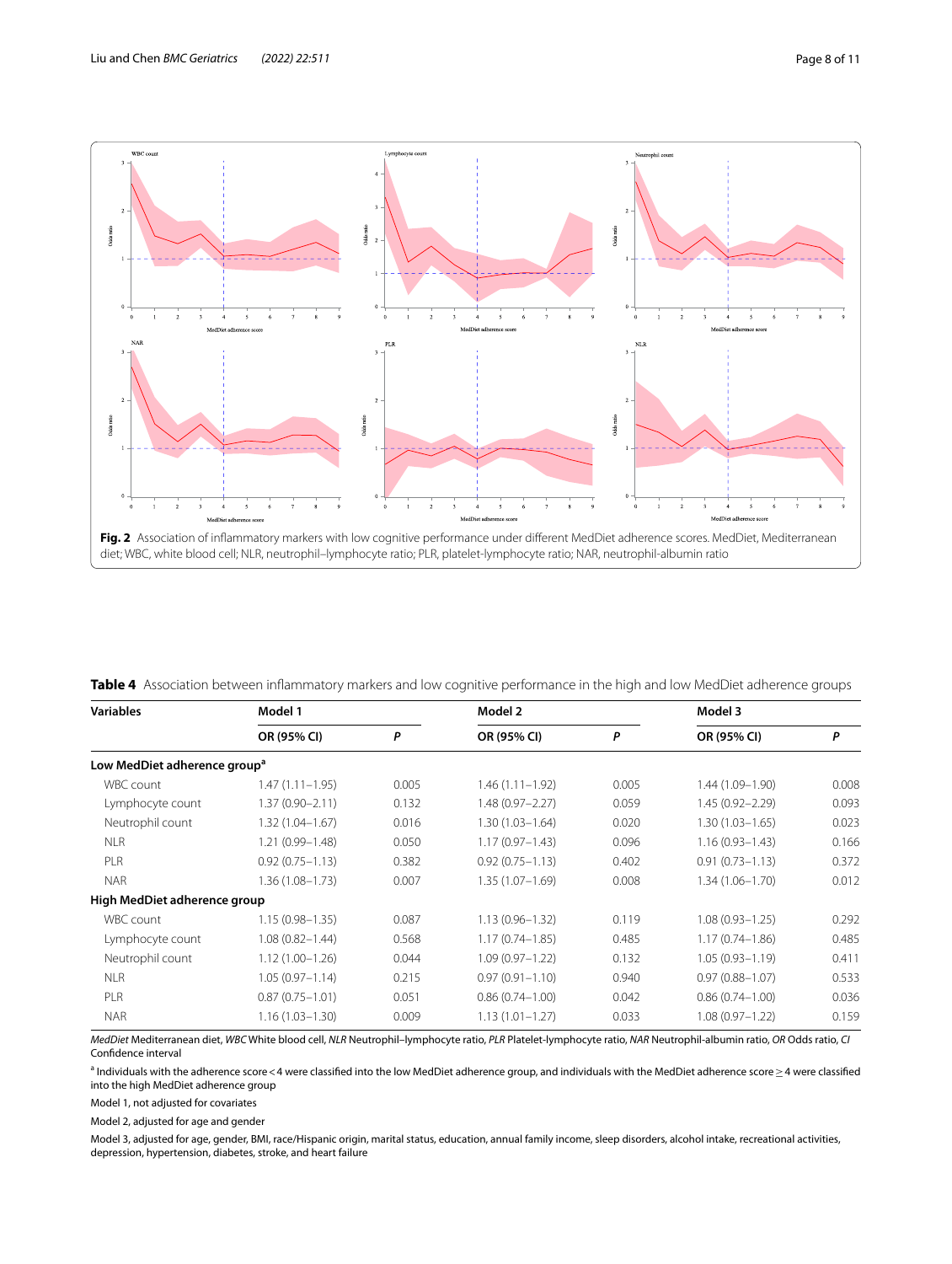

<span id="page-8-1"></span><span id="page-8-0"></span>**Table 5** Difference in the association of inflammatory markers and low cognitive performance between the low and high MedDiet adherence groups

| <b>Variables</b> | <b>Low MedDiet</b><br>adherence group <sup>a</sup><br>OR (95%CI) | <b>High MedDiet</b><br>adherence group<br>OR (95%CI) | P       |
|------------------|------------------------------------------------------------------|------------------------------------------------------|---------|
| <b>WBC</b> count | 1.44 (1.09-1.90)                                                 | $1.08(0.93 - 1.25)$                                  | < 0.001 |
| Lymphocyte count | 1.45 (0.92-2.29)                                                 | $1.17(0.74 - 1.86)$                                  | 0.055   |
| Neutrophil count | $1.30(1.03 - 1.65)$                                              | $1.05(0.93 - 1.19)$                                  | < 0.001 |
| NI R             | $1.16(0.93 - 1.43)$                                              | $0.97(0.88 - 1.07)$                                  | < 0.001 |
| PI R             | $0.91(0.73 - 1.13)$                                              | $0.86(0.74 - 1.00)$                                  | 0.180   |
| <b>NAR</b>       | $1.34(1.06 - 1.70)$                                              | $1.08(0.97 - 1.22)$                                  | < 0.001 |

*MedDiet* Mediterranean diet, *WBC* White blood cell, *NLR* Neutrophil–lymphocyte ratio, *PLR* Platelet-lymphocyte ratio, *NAR* Neutrophil-albumin ratio, *OR* Odds ratio, *CI* Confdence interval

<sup>a</sup> Individuals with the adherence score < 4 were classified into the low MedDiet adherence group, and individuals with the MedDiet adherence score > 4 were classifed into the high MedDiet adherence group

but also Sweden (a country located in Northern Europe) [[37](#page-10-22)] and Greece (a country located in the Mediterranean) [[25](#page-10-21)]. If Chinese seniors can adapt to the MedDiet or a diversifed diet based on wheat with similar ingredients of the MedDiet, they may reduce the risk of cognitive decline [[27](#page-10-23)]. The MedDiet is also effective in slowing the rate of cognitive decline in blacks [\[28\]](#page-10-24). However, some researchers suggested that MedDiet adherence had no relation to cognitive decline among the elderly  $[38, 39]$  $[38, 39]$  $[38, 39]$  $[38, 39]$  $[38, 39]$ . This may be caused by extensive methodological heterogeneity in the research design. For example, in the study of Crichton et al. [[39](#page-10-26)], overall MedDiet adherence was shown to not correlate with cognitive function in individuals aged 40 to 65. Qin et al. [\[27](#page-10-23)] observed that a higher MedDiet adherence score was, only in participants aged 65 and above, signifcantly associated with a slower rate of cognitive decline. In our study, the average age of participants was older than the subjects described above. The age difference

may more favorably refect the relationship between the MedDiet and cognitive performance, as the MedDiet may have a greater impact on cognitive health later rather than earlier in life. In general, the use of diferent outcome measures, varied research samples, and measured target domains may afect the result of the association between the MedDiet and cognitive performance [\[33\]](#page-10-27).

Furthermore, we found that the cognitive performance of older adults with low MedDiet adherence was signifcantly negatively related to some infammatory indicators (WBC, Neutrophil, and NAR), and the relationship became weak in the high MedDiet adherence group. It means that the MedDiet may have a benefcial impact on cognition by anti-infammatory efects. Many studies were in favor of this conjecture [[17,](#page-10-13) [40,](#page-10-28) [41](#page-10-29)], because the protective efects of the MedDiet may be attributed to the high polyphenol concentration contained in wine and vegetables, which are known for anti-infammatory capacity. This study also indicated that among male, non-Hispanic white, normal-weight, overweight, moderate work activity, moderate recreational activity, non-depression, hypertension, non-hypertension, nondiabetes, non-stroke, non-heart failure, non-coronary heart disease, or non-heart attack subpopulations of older adults, this weakened relationship between infammatory indicators and cognitive performance when the MedDiet adherence score≥4 still existed, suggesting that these subpopulations may protect their cognitive performance by enhancing MedDiet adherence with the MedDiet adherence score over 4.

Our study had several strengths. The finding of the optimal MedDiet adherence score threshold indicated that if the minimum level of MedDiet adherence for the elderly exceeds the optimal threshold, they may protect or maintain cognitive health at a lower cost and with less efort to change their eating habits. This may have significant implications for public health, such as modifying dietary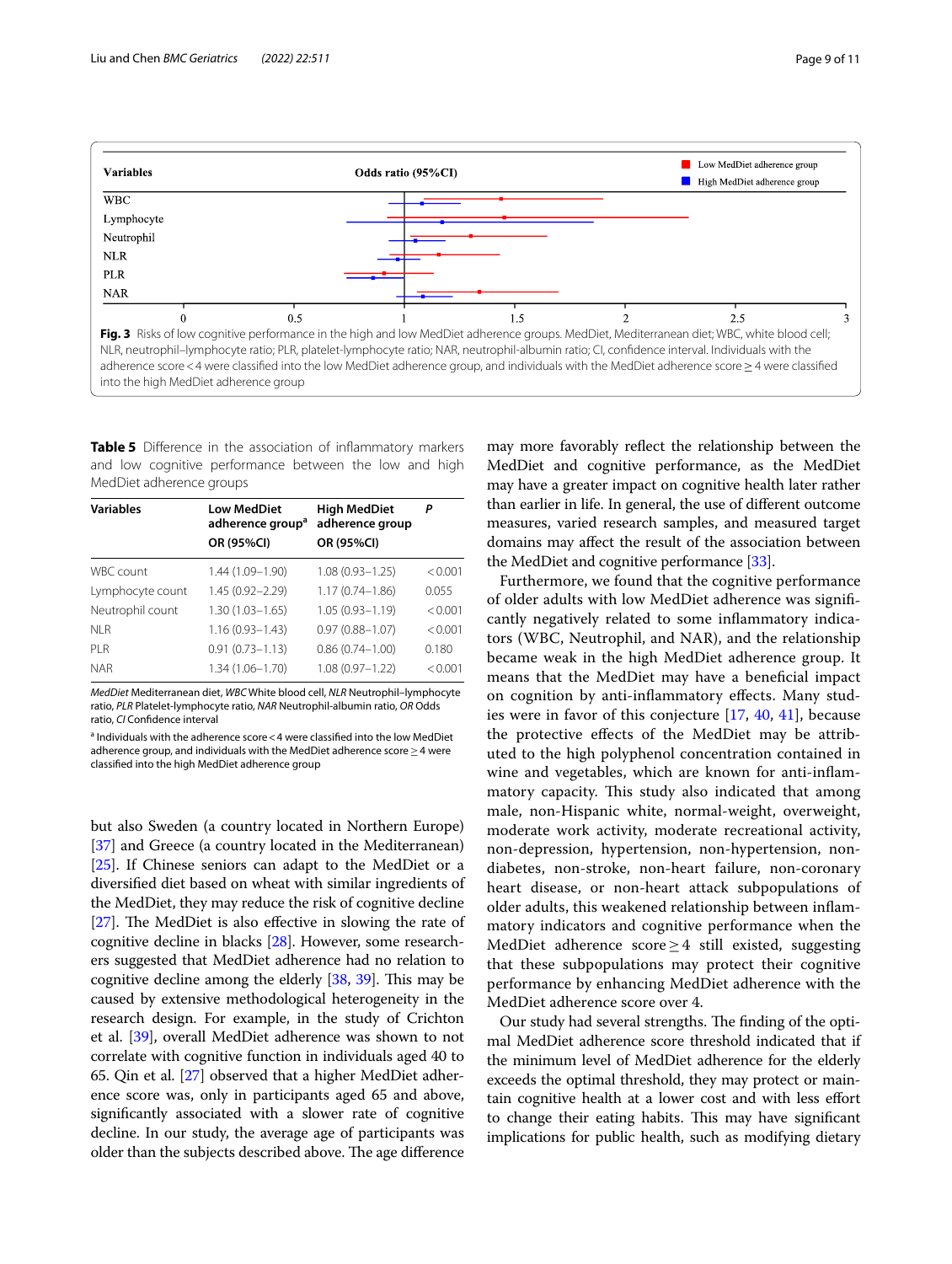recommendations for the elderly and efectively promoting the MedDiet in the world. In addition, the proposal of the optimal threshold for MedDiet adherence may also help researchers in studying MedDiet adherence-relevant issues to efectively distinguish between the high and low Med-Diet adherence groups and to facilitate further studies.

A few limitations of the present study needed to be noted. First of all, due to the nature of the cross-sectional study, causal relationship could not be determined between MedDiet adherence, infammation markers, and cognitive performance of the elderly, and we cannot rule out the possibility that low cognition has a potential infuence on food decision, which may cause low MedDiet adherence. More studies are warranted to verify our fndings and explore the cause and efect. Moreover, some infammatory biomarkers which are related to cognitive function, such as CRP [\[42](#page-10-30)], pentraxin 3, and interleukin-2 [\[43\]](#page-10-31), were not investigated in the NHANES database. These inflammatory biomarkers should be taken into consideration in future research.

### **Conclusion**

The optimal threshold for the MedDiet adherence score was 4, and the negative association between infammation and cognitive performance could be weakened in older adults whose MedDiet adherence score was≥4. More investigations are required to support our fndings.

#### **Abbreviations**

MedDiet: Mediterranean diet; NHANES: National Health and Nutrition Examination Survey; FPED: Food Patterns Equivalents Database; CERAD: Consortium to Establish a Registry for Alzheimer's Disease; AFT: Animal Fluency Test; DSST: Digit Symbol Substitution Test.

### **Supplementary Information**

The online version contains supplementary material available at [https://doi.](https://doi.org/10.1186/s12877-022-03140-1) [org/10.1186/s12877-022-03140-1](https://doi.org/10.1186/s12877-022-03140-1).

<span id="page-9-1"></span>Additional file 1: Table S1. Difference in the association of inflammatory markers and low cognitive performance between the low and high Med-Diet adherence groups with diferent genders.

<span id="page-9-2"></span>**Additional fle 2: Table S2.** Diference in the association of infammatory markers and low cognitive performance between the low and high Med-Diet adherence groups with diferent races.

<span id="page-9-3"></span>**Additional fle 3: Table S3.** Diference in the association of infammatory markers and low cognitive performance between the low and high Med-Diet adherence groups with diferent BMIs.

<span id="page-9-4"></span>**Additional fle 4: Table S4.** Diference in the association of infammatory markers and low cognitive performance between the low and high Med-Diet adherence groups with diferent work activities.

<span id="page-9-6"></span><span id="page-9-5"></span>**Additional fle 5: Table S5.** Diference in the association of infammatory markers and low cognitive performance between the low and high Med-Diet adherence groups with diferent recreational activities.

**Additional fle 6: Table S6.** Diference in the association of infammatory markers and low cognitive performance between the low and high Med-Diet adherence groups with/without depression.

<span id="page-9-7"></span>Additional file 7: Table S7. Difference in the association of inflammatory markers and low cognitive performance between the low and high Med-Diet adherence groups with/without hypertension.

<span id="page-9-8"></span>**Additional fle 8: Table S8.** Diference in the association of infammatory markers and low cognitive performance between the low and high Med-Diet adherence groups with/without diabetes.

<span id="page-9-9"></span>**Additional fle 9: Table S9.** Diference in the association of infammatory markers and low cognitive performance between the low and high Med-Diet adherence groups with/without stroke.

<span id="page-9-10"></span>**Additional fle 10: Table S10.** Diference in the association of infammatory markers and low cognitive performance between the low and high MedDiet adherence groups with/without heart failure.

<span id="page-9-11"></span>**Additional fle 11: Table S11.** Diference in the association of infammatory markers and low cognitive performance between the low and high MedDiet adherence groups with/without coronary heart disease.

<span id="page-9-12"></span>**Additional fle 12: Table S12.** Diference in the association of infammatory markers and low cognitive performance between the low and high MedDiet adherence groups with/without heart attack.

#### **Acknowledgements**

Not applicable.

#### **Authors' contributions**

SL and XC designed the study. SL wrote the manuscript. SL and XC collected, analyzed and interpreted the data. XC critically reviewed, edited and approved the manuscript. All authors read and approved the fnal manuscript.

#### **Funding**

Not applicable.

#### **Availability of data and materials**

The datasets generated and/or analyzed during the current study are available in the NHANES database, [https://www.cdc.gov/nchs/nhanes/.](https://www.cdc.gov/nchs/nhanes/)

#### **Declarations**

#### **Ethics approval and consent to participate**

Our data are from a public research database. Since all subjects in the database were anonymous, informed consent and ethical approval were not required. All methods were performed in accordance with the relevant guidelines and regulations.

#### **Consent for publication**

Not applicable.

#### **Competing interests**

The authors declare that they have no competing interests.

#### **Author details**

<sup>1</sup>Internal Medicine Department of the Fifth Outpatient Department, Jinling Hospital Afliated to Medical School of Nanjing University, Nanjing 210002, Jiangsu, PR China. <sup>2</sup> Neurologic Center, Suining Central Hospital, No.127 Desheng West Road, Chuanshan District, Suining 629000, Sichuan, PR China.

Received: 3 March 2022 Accepted: 3 May 2022<br>Published online: 21 June 2022

#### **References**

<span id="page-9-0"></span>1. Doucet S, Schalij MJ, Vrolix MC, Hilton D, Chenu P, de Bruyne B, et al. Stent placement to prevent restenosis after angioplasty in small coronary arteries. Circulation. 2001;104:2029–33.